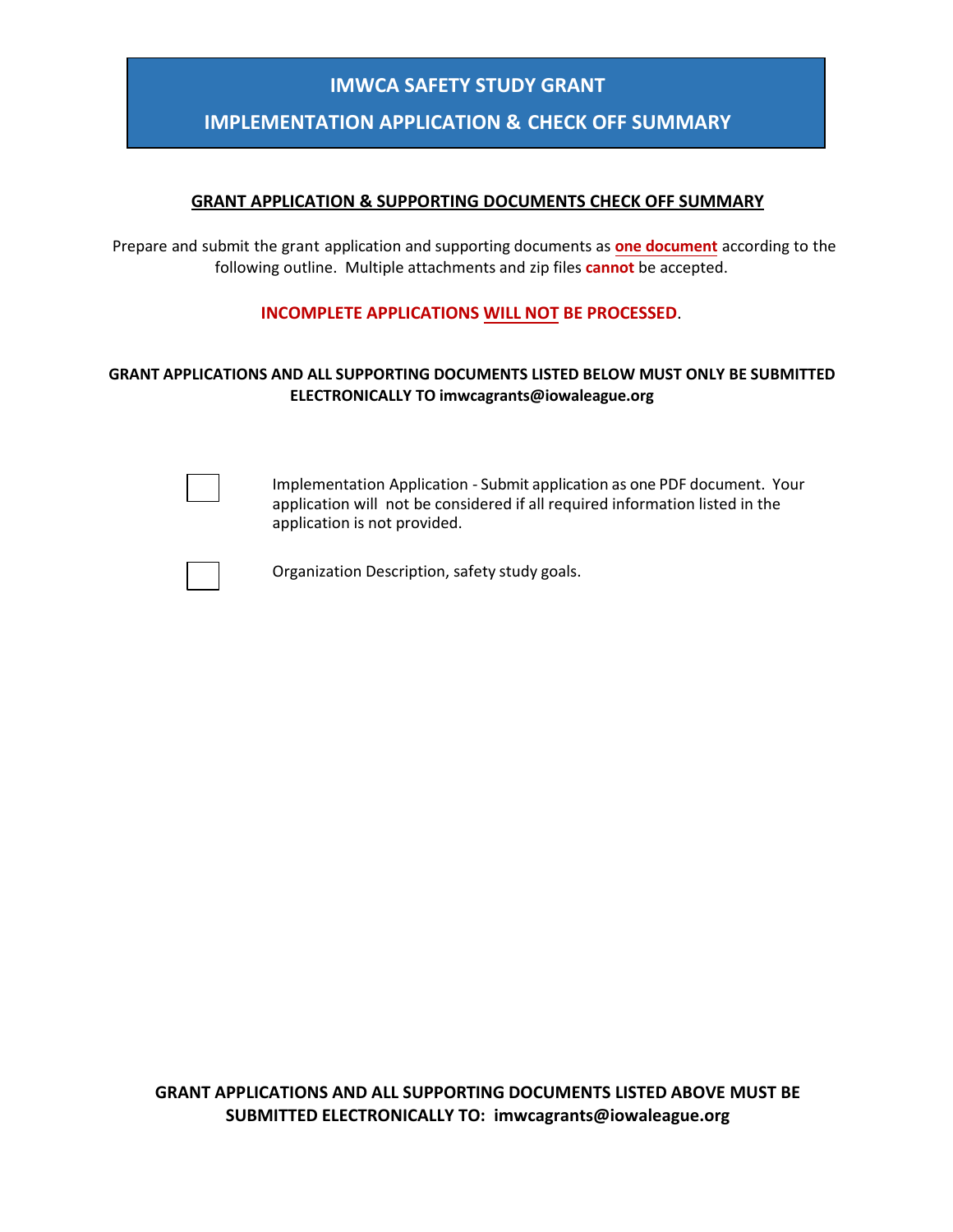#### SAFETY STUDY IMPLEMENTATION PROGRAM

### **COMPANY INFORMATION**

| 1.  | Applicant/Organization Legal Name:                                                                      |  |  |  |  |
|-----|---------------------------------------------------------------------------------------------------------|--|--|--|--|
|     |                                                                                                         |  |  |  |  |
| 2.  | Contact:                                                                                                |  |  |  |  |
|     |                                                                                                         |  |  |  |  |
| 3.  | <b>Applicant Complete Address:</b>                                                                      |  |  |  |  |
|     |                                                                                                         |  |  |  |  |
| 4.  | Phone Number:                                                                                           |  |  |  |  |
|     |                                                                                                         |  |  |  |  |
| 5.  | <b>Email Address:</b>                                                                                   |  |  |  |  |
|     |                                                                                                         |  |  |  |  |
| 6.  | Federal Employer Identification Number (FEIN): If consortium grant please include FEIN for all parties. |  |  |  |  |
| 7.  | How did you originally hear about this grant program?                                                   |  |  |  |  |
|     |                                                                                                         |  |  |  |  |
| 8   | Has your organization received a Safety Grant contract with IMWCA? If yes please specify.               |  |  |  |  |
|     |                                                                                                         |  |  |  |  |
|     |                                                                                                         |  |  |  |  |
| 9.  | Type of organization<br>County                                                                          |  |  |  |  |
|     | 28E<br>City                                                                                             |  |  |  |  |
| 10. | Is your organization an IMWCA member?                                                                   |  |  |  |  |
|     |                                                                                                         |  |  |  |  |
|     |                                                                                                         |  |  |  |  |
|     |                                                                                                         |  |  |  |  |
|     |                                                                                                         |  |  |  |  |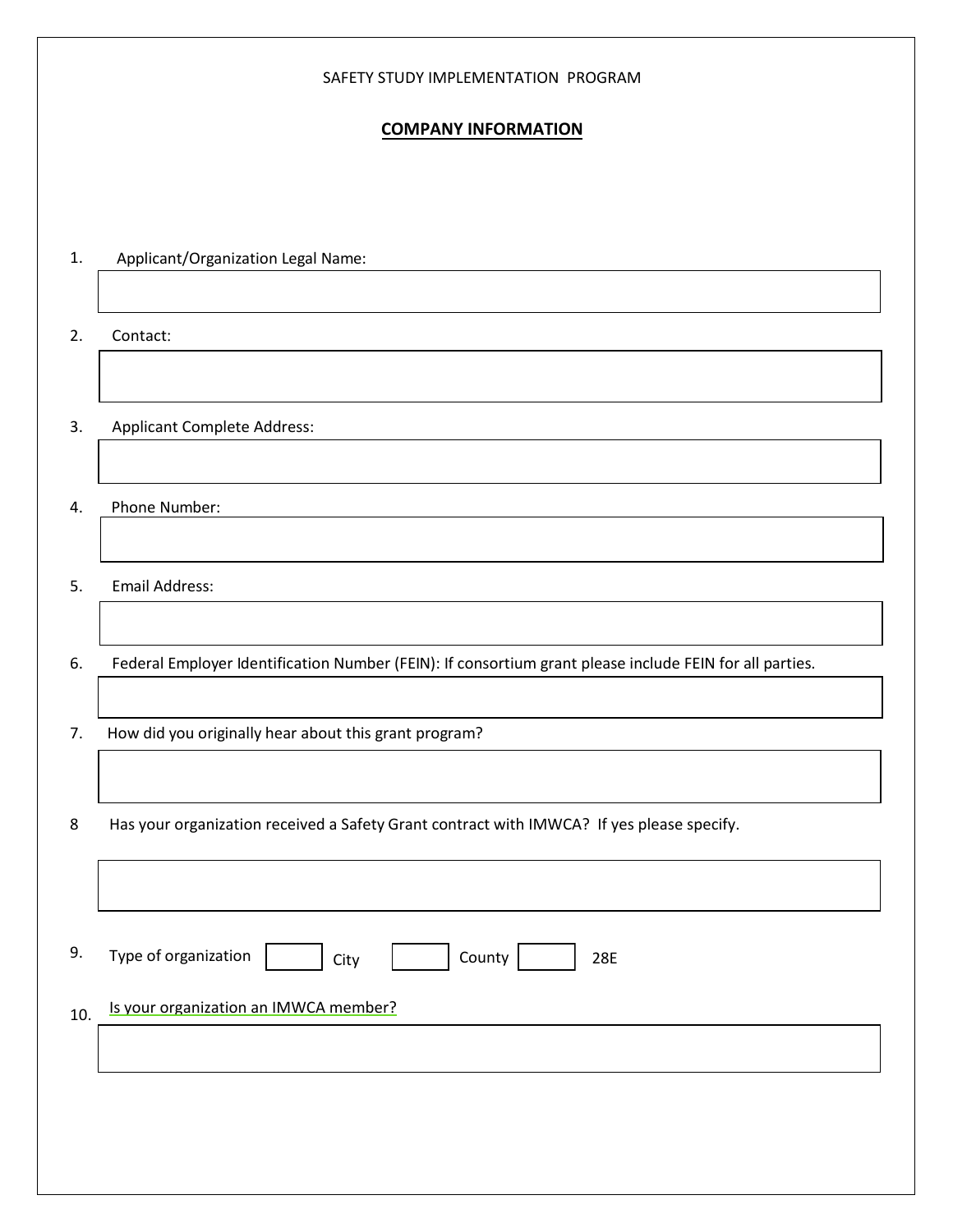| 11.                                                                        | Employee<br>Demographics<br>*Summer Seasonal<br>Employees not<br>qualified | Total<br>Employees |                 |  |
|----------------------------------------------------------------------------|----------------------------------------------------------------------------|--------------------|-----------------|--|
| Hazards to be addressed in application (please check all that apply)<br>12 |                                                                            |                    |                 |  |
|                                                                            | <b>Injury Prevention</b>                                                   | Ergonomics         | Other (explain) |  |
|                                                                            | Back Injury                                                                | Fire               |                 |  |
|                                                                            | CPR/AED                                                                    | Electrical         |                 |  |
|                                                                            | Right to Know/<br><b>Hazard Communication</b>                              | Slip/Fall          |                 |  |
| 13.                                                                        | <b>Total Amount Requested</b>                                              |                    |                 |  |
|                                                                            |                                                                            |                    |                 |  |
|                                                                            |                                                                            |                    |                 |  |
|                                                                            |                                                                            |                    |                 |  |
|                                                                            |                                                                            |                    |                 |  |
|                                                                            |                                                                            |                    |                 |  |
|                                                                            |                                                                            |                    |                 |  |
|                                                                            |                                                                            |                    |                 |  |
|                                                                            |                                                                            |                    |                 |  |
|                                                                            |                                                                            |                    |                 |  |
|                                                                            |                                                                            |                    |                 |  |